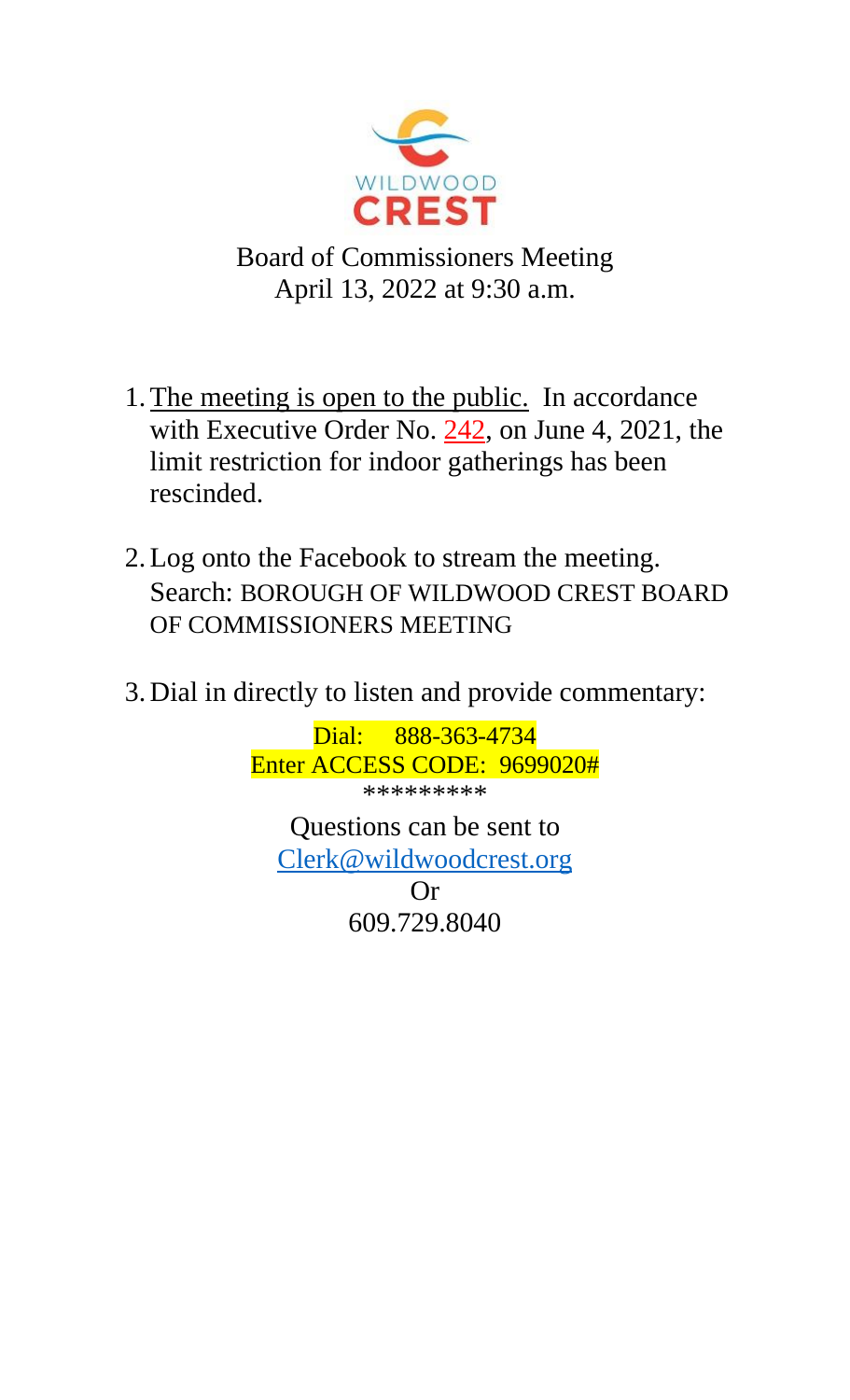# **BOROUGH OF WILDWOOD CREST COMMISSION MEETING AGENDA**

**APRIL 13, 2022 / 9:30 AM**

## **\*\*THIS IS A PROPOSED AGENDA SUBJECT TO CHANGE WITHOUT NOTICE BY THE BOARD OF COMMISSIONERS\*\***

## 1. **PLEDGE OF ALLEGIANCE TO THE FLAG**

## 2. **OPEN MEETING WITH ROLL CALL: SCHIFF FRANCO CABRERA**

3. **THE MAYOR READS THE STATEMENT:** In compliance with the Open Public Meetings Act, Chapter 231, P.L. 1975, the notice requirements have been satisfied as to the time, place and date of holding said meeting by posting notice on the bulletin board in Borough Hall, and by mailing and emailing same to the Herald of Cape May County and the Press of Atlantic City on October 13, 2021.

## 4. **THE MAYOR ANNOUNCES THE ONE-WAY IN AND ONE-WAY OUT METHOD OF INGRESS AND EGRESS IN CASE OF EMERGENCY**

5. **ORDINANCES: Ord. No. 1377 – (ADOPT) SALARY ORDINANCE Ord. No. 1379 - (ADOPT) Fireworks Ord. No. 1380 - (ADOPT) Jitneys Ord. No. 1381 - (INTRO) Rental Properties -defining terms**

## 6. **RESOLUTIONS:**

| $\mathbf{1}$ | Authorizing a Shared Services Agreement between the Borough of Wildwood Crest and the County |         |       |           |              |                                                                                                    |
|--------------|----------------------------------------------------------------------------------------------|---------|-------|-----------|--------------|----------------------------------------------------------------------------------------------------|
|              |                                                                                              |         |       |           |              | of Cape May Open Space and Farmland Preservation Program - Public Access Beach Improvements        |
|              | Motion:                                                                                      | Second: | Vote: | S         | F            | C                                                                                                  |
| 2.           | Authorizing Award of Portable Toilets Contract #2022-01                                      |         |       |           |              |                                                                                                    |
|              | Motion:                                                                                      | Second: | Vote: | S         | F            | C                                                                                                  |
| 3.           | Designating Location(s) for a Portable Vending Unit                                          |         |       |           |              |                                                                                                    |
|              | Motion:                                                                                      | Second: | Vote: | ${\bf S}$ | $\mathbf{F}$ | $\overline{C}$                                                                                     |
| 4.           |                                                                                              |         |       |           |              | Authorizing Amendment to the 2022 Municipal Budget to Account for Additional Funding from the      |
|              | New Jersey Department of Environmental Protection for the Recycling Tonnage Grant            |         |       |           |              |                                                                                                    |
|              | Motion:                                                                                      | Second: | Vote: | S         | F            | C                                                                                                  |
| 5.           |                                                                                              |         |       |           |              | Authorizing Amendment to the 2022 Municipal Budget to Account for Additional Funding from the      |
|              | New Jersey Division of Highway Traffic Safety Mobilization Distracted Driving Grant          |         |       |           |              |                                                                                                    |
|              | Motion:                                                                                      | Second: | Vote: | S         | F            | C                                                                                                  |
| 6.           |                                                                                              |         |       |           |              | Accepting Work Performed for the FY2019 NJDOT Municipal Aid Program - Reconstruction of            |
|              | Trenton Avenue from the Beach to Pacific Avenue                                              |         |       |           |              |                                                                                                    |
|              | Motion:                                                                                      | Second: | Vote: | S         | F            | C                                                                                                  |
| 7.           | Authorizing Release of Escrow Funds for Permit #SO21-0104 in the amount of \$582.50          |         |       |           |              |                                                                                                    |
|              | Motion:                                                                                      | Second: | Vote: | S         | F            | C                                                                                                  |
| 8.           | Authorizing Release of Escrow Funds for Permit #SO21-0105 in the amount of \$582.50          |         |       |           |              |                                                                                                    |
|              | Motion:                                                                                      | Second: | Vote: | S         | F            | C                                                                                                  |
| 9.           |                                                                                              |         |       |           |              | Canceling Erroneous Sewer Rents in the amount of \$124.00 for Property Located at 103 East Stanton |
|              | Road                                                                                         |         |       |           |              |                                                                                                    |
|              | Motion:                                                                                      | Second: | Vote: | S         | F            | C                                                                                                  |
| 10.          | Authorizing Peddling Truck License to A&T Ice, LLC for 2022                                  |         |       |           |              |                                                                                                    |
|              | Motion:                                                                                      | Second: | Vote: | S         | F            | $\mathcal{C}$                                                                                      |
| 11.          | Opposing NJDEP's Proposed Coastal Regulations                                                |         |       |           |              |                                                                                                    |
|              | Motion:                                                                                      | Second: | Vote: | S         | F            | $\overline{C}$                                                                                     |
| 12.          |                                                                                              |         |       |           |              | Authorizing Amendment to the 2022 Municipal Budget to Account for Additional Funding from the      |
|              |                                                                                              |         |       |           |              | New Jersey Health Care Quality Institute for the Mayor's Wellness Campaign Incentive Grant         |
|              | Motion:                                                                                      | Second: | Vote: | S         | F            | C                                                                                                  |
| 13.          |                                                                                              |         |       |           |              | Authorizing Amendment to the 2022 Municipal Budget to Account for Additional Funding from the      |
|              |                                                                                              |         |       |           |              | New Jersey Department of Community Affairs for the Local Recreational Improvement Grant            |
|              | Motion:                                                                                      | Second: | Vote: | S         | F            |                                                                                                    |
| 14.          |                                                                                              |         |       |           |              | Authorizing Advertisement of a Notice to Bidders for Acquisition of two (2) Used Model Year 2011   |
|              | or Newer One-Man Refuse Collection System Vehicles                                           |         |       |           |              |                                                                                                    |
|              | Motion:                                                                                      | Second: | Vote: | ${\bf S}$ | F            | C                                                                                                  |
| 15.          | Authorizing Grant Application for Ocean Wind Pro-NJ Grantor Trust                            |         |       |           |              |                                                                                                    |
|              | Motion:                                                                                      | Second: | Vote: | S         | F            | C                                                                                                  |
| 16.          | Authorizing Approval of Change Order No. 1- Reconstruction of Beach Avenue (FY2020 NJ DOT    |         |       |           |              |                                                                                                    |
|              | Municipal Aid) and Reconstruction of Stanton Road (FY2021 NJ DOT Municipal Aid) at the NTE   |         |       |           |              |                                                                                                    |
|              | sum of \$112,285.00                                                                          |         |       |           |              |                                                                                                    |
|              | Motion:                                                                                      | Second: | Vote: | ${\bf S}$ | F            | C                                                                                                  |
| 17.          | Authorizing Peddling Truck License to Big Top Ice Cream LLC for 2022                         |         |       |           |              |                                                                                                    |
|              | Motion:                                                                                      | Second: | Vote: | S         | F            | C                                                                                                  |